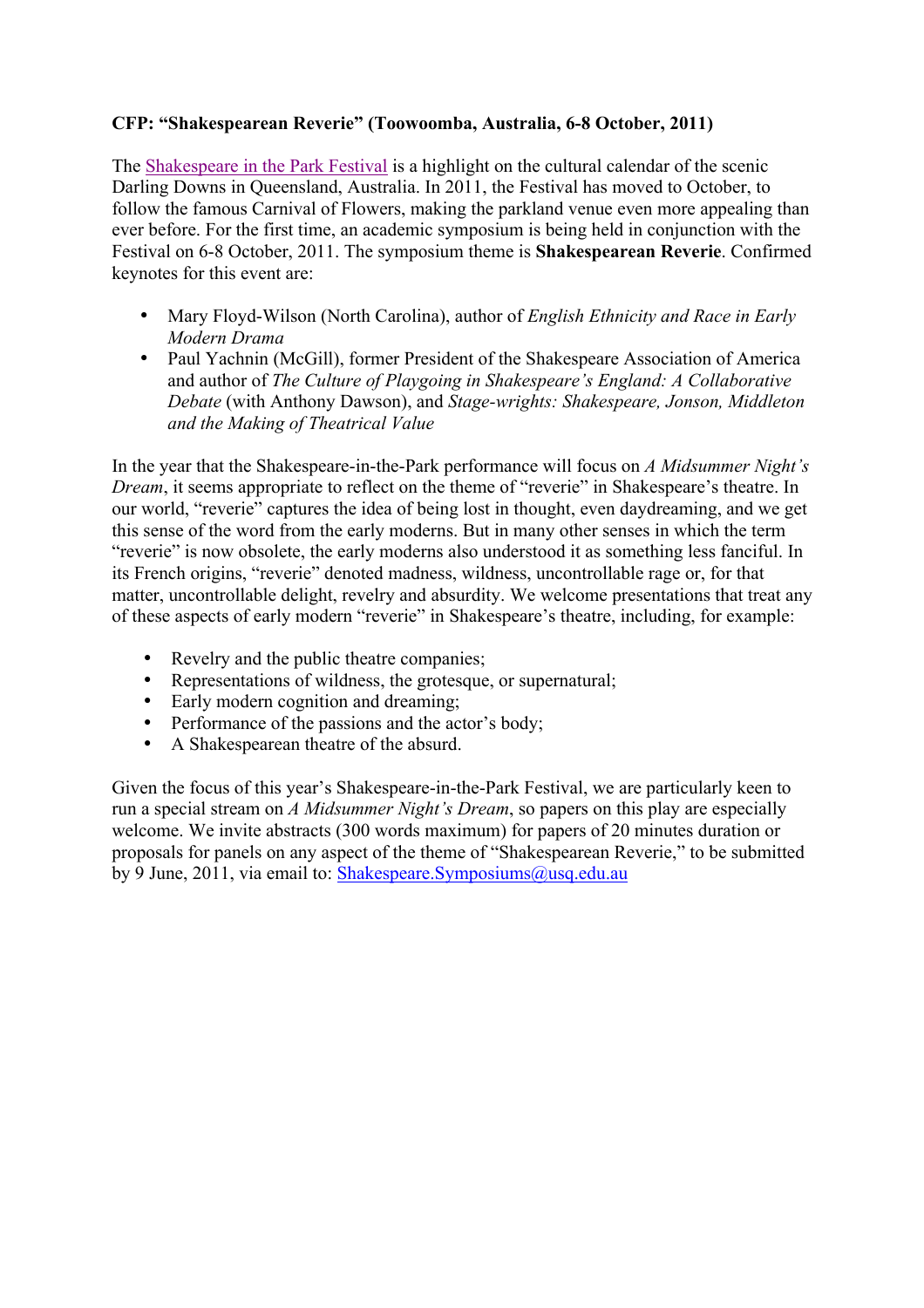# **Manus Shakespeare Festival**

USQ Home > Shakespeare Festival > Shakespearean Reverie Symposium > Symposium schedule

 $\overline{s_{\varepsilon}}$ 

# **Symposium schedule**

- Thursday 6 October 2011
- Friday 7 October 2011
- Saturday 8 October 2011

## **Thursday 6 October 2011**

- 8.30am-9.00am Registration
- 9.00am-9.30am Symposium Opening
	- o Welcome to Country
	- o Greeting by Deborah Tranter (Director, Cobb & Co Museum)
	- Professor Bill Lovegrove (Vice Chancellor, University  $\circ$ of Southern Queensland)
	- Professor Peter Goodall (Dean, Faculty of Arts)  $\Omega$
	- Professor Chris Lee (Director, Public Memory  $\circ$ Research Centre)
	- 9.30am-10.30am Paper Session 1
		- o Chair: Mark Houlahan
		- Victoria Bladen, "Love, Power, and Altered States in  $\Omega$ Shakespeare Retold's A Midsummer Night's Dream"
		- Nicholas Tan, "Love, Irrationality and Coercion in A  $\sim$ Midsummer Night's Dream and Venus and Adonis"
- 10.30am-10.45am Morning Tea
- 10.45am-12.00am Keynote Speaker: Mary Floyd-Wilson
- 12.00am-1.00pm Lunch
- 1.00pm-2.00pm Paper Session 2
	- o Chair: Bernadette Cochrane
	- Colin Yeo, "Magic and Ordering "Reverie": The  $\Omega$ influence of King James' Daemonologie on Shakespeare's Prospero"
	- o Fiona Martin, "The dream's here still': Reveries of death and regeneration in Cymbeline"
- 2.00pm-2.30pm Afternoon Tea
- 2.30pm-4.00pm Paper Session 3 (panel)
	- o Chair: David McInnis
	- Joanne Tompkins, "The Use of Virtual Reality Models  $\sim$ in Capturing the Spatiality of Early Modern Venues"
	- Richard Fotheringham, "Using Virtual Modelling to  $\circ$ **Examine Renaissance Staging Options"**
	- Matthew Delbridge, "Training the Actor for  $\Omega$ Performance Capture"

**Shakespearean Reverie Symposium** 

Symposium schedule International scholars speak at Festival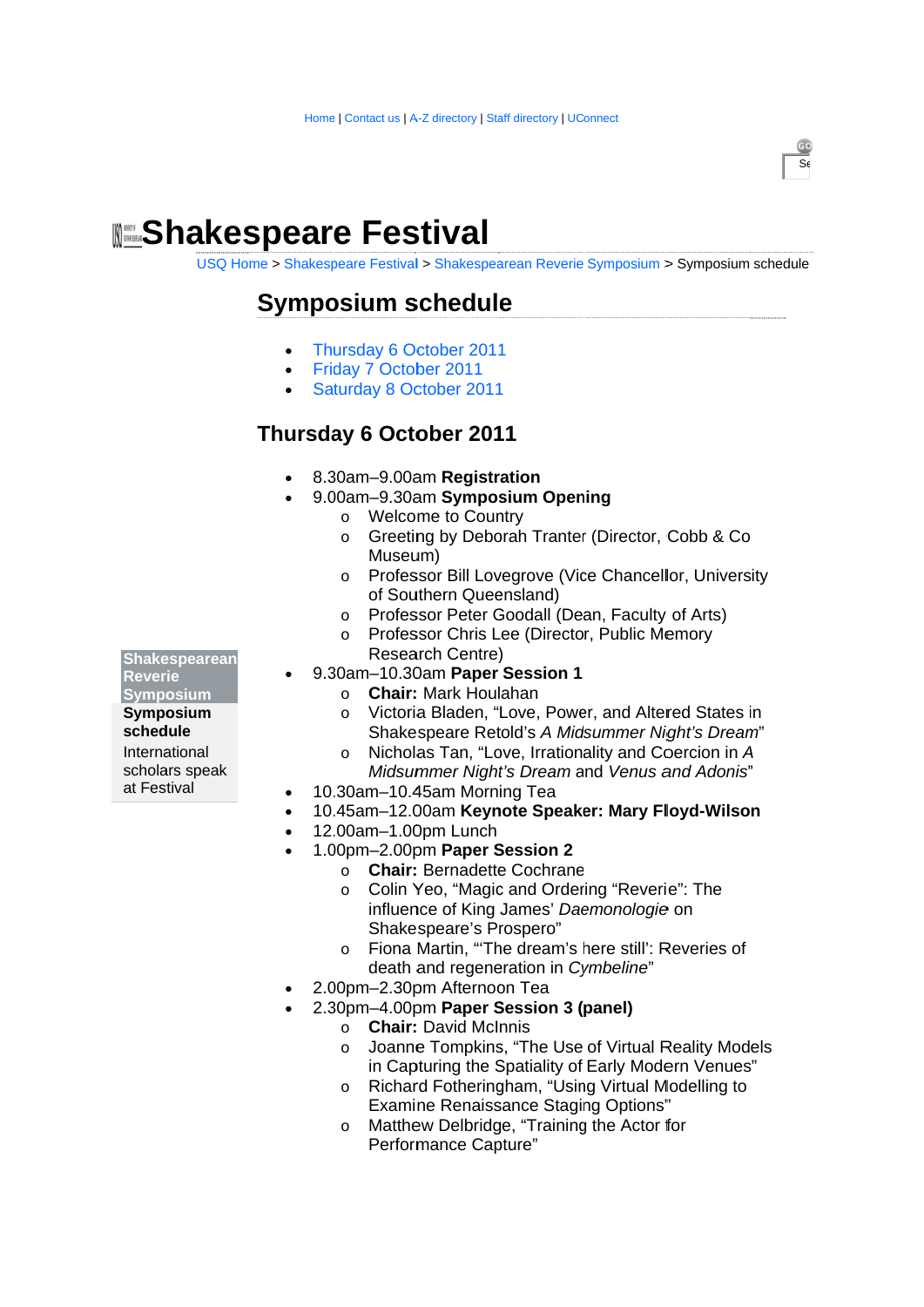• 4.00pm–5.30pm **Launch of** *Rapt in Secret Studies*

## **Friday 7 October 2011**

- 9.00am–10.30am **Seminar: Rosemary Gaby and Rebecca Scollen** 
	- o Rosemary Gaby, "*A Midsummer Night's Dream* under Southern Stars"
	- o Rebecca Scollen, "USQ Shakespeare in the Park Festival: Past and Future"
- 10.30am–11.00am Morning Tea
- **'Acting Tips from Shakespeare' Professional Development Workshops with Bernadette Pryde** will be conducted in the remaining three sessions on Friday, between 11.00am-4.30pm, with breaks for lunch and afternoon tea as per the symposium schedule. Limited places are still available in these workshops for delegates wishing to register. These workshops are not open for observers – participants only.
- 11.00am–12:30pm **Paper Session 4** 
	- o Chair: **Marcus Harmes**
	- o Brett Hirsch, "'Rousing the Night Owl', or From Jew to Puritan in 500 Years or Less"
	- o Laurie Johnson, "Satire, Keen and Critical": Or, How Hunsdon's Men Bested the Master of the Revels
	- o David McInnis, "*A Lord and His Three Sons*: A Play in Which Tarlton Took a Part"
- 12.30pm–1.15pm Lunch
- 1.15pm–2.45pm **Paper Session 5 (parallel)**
	- o Chair: **Laurie Johnson**
	- o Lachlan Malone, "Hellish Enfleshment: Anatomizing Pope Alexander's 'Body of Sin' in Barnabe Barnes's *The Devil's Charter*"
	- o Jessica Gordon, "Cosmic Menses: Transgressive Blood on the Early Modern Stage"
	- o Jenny Smith, "The Functions of Lunacy and Dreams up to *A Midsummer Night's Dream*"
	- o Chair: **Victoria Bladen**
	- o Michael Beh, "Creating *Oberon*: An Australian Christmas Shakespeare Extravaganza"
	- o Richard Gehrmann, "Shakespeare, Afghanistan, and Reverie During Wartime"
	- o Mark Houlahan, "'Nice Day for a White Wedding': Theseus I: Theseus II"
- 2.45pm–3.00pm Afternoon Tea
- 3.00pm–4.00pm **Paper Session 6**
	- o Chair: Brett Hirsch
	- o Darryl Chalk, "'Make Me Not Sighted like the Basilisk": Vision, Contagion, and Alteration in *The Winter's Tale*"
	- o Bernadette Cochrane, "Reverie, Ribaldry, and Revenants: The Structural Fantasy of *The Winter's Tale*"
- 5.00pm until late **Symposium Drinks and Shakespeare in the Park Festival performance of** *A Midsummer Night's*